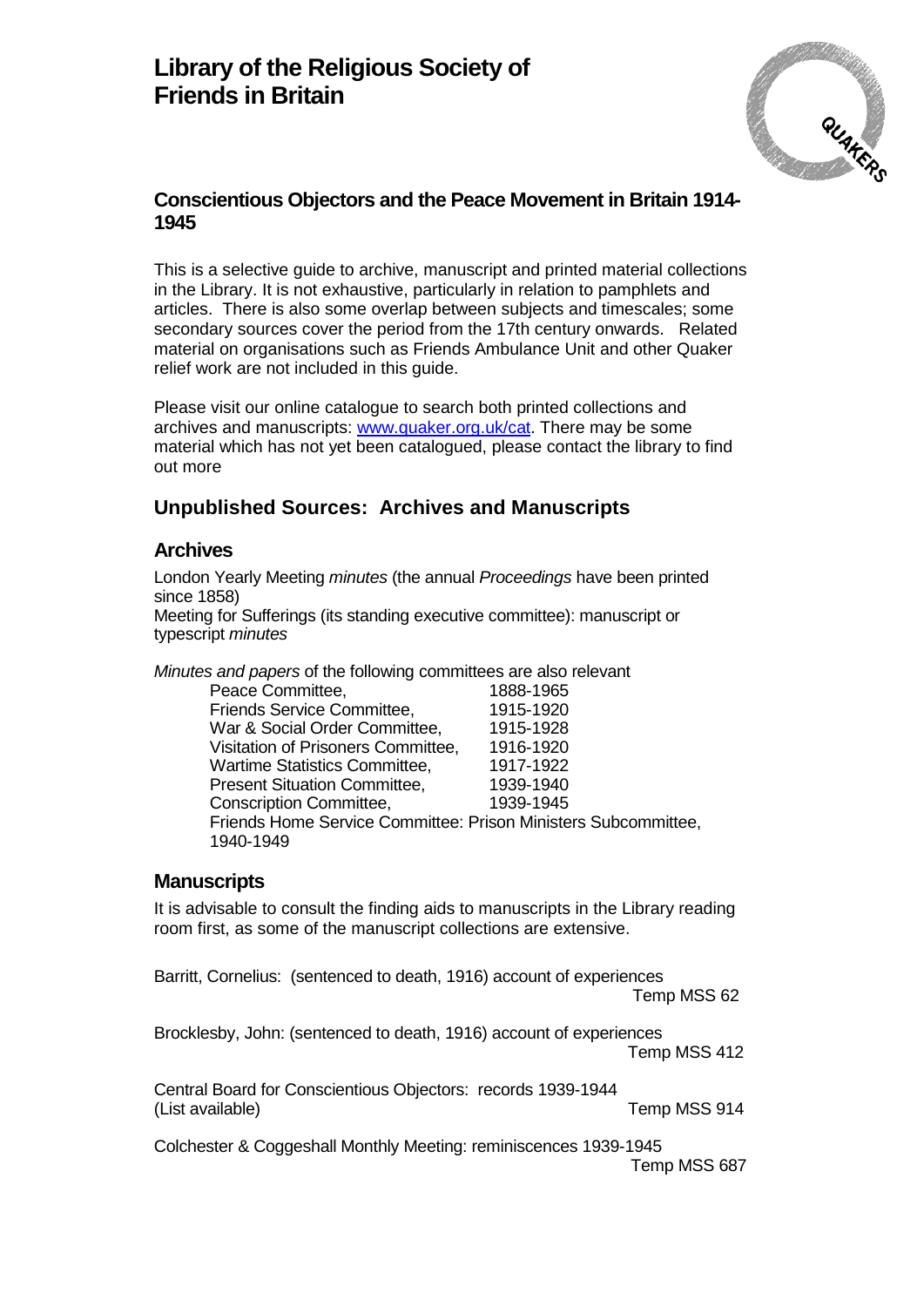| Davies, Russell V.: papers on registration as a CO in World War I                        | Temp MSS 690                                                                                                    |  |  |  |  |
|------------------------------------------------------------------------------------------|-----------------------------------------------------------------------------------------------------------------|--|--|--|--|
| Dryderdale log: logbook kept by a house-party of former COs and families, 1919           | <b>MS Vol S 477</b>                                                                                             |  |  |  |  |
| Ewan, George Alfred: prison memories of a World War I CO                                 | Temp MSS 761                                                                                                    |  |  |  |  |
| Harvey, T. Edmund: correspondence with COs from 1916-1920: Pelham<br>Committee papers    | Temp MSS 835                                                                                                    |  |  |  |  |
| Lane, Terence: collection of material about World War I COs                              | Temp MSS 585                                                                                                    |  |  |  |  |
| Murfin, Frederick J: account of prison experiences of a World War I CO<br>Temp MSS 772   |                                                                                                                 |  |  |  |  |
| No-Conscription Fellowship: duplicated papers, 1914-1919                                 | <b>MS Vol 149</b>                                                                                               |  |  |  |  |
| No More War Movement: minute book, 1932-1939                                             | Temp MSS 579                                                                                                    |  |  |  |  |
| Philcox, Rowland: personal papers of World War I CO                                      | Temp MSS 197                                                                                                    |  |  |  |  |
| Plummer, Hubert: account of experiences as World War I CO                                | Temp MSS 594                                                                                                    |  |  |  |  |
| Rowntree, Arnold: papers                                                                 | Temp MSS 977                                                                                                    |  |  |  |  |
| Rowntree, Maurice L.: papers of World War I CO                                           | Temp MSS 480                                                                                                    |  |  |  |  |
| Sainty, Frederick B: notebook of Quaker prison visitor, 1917-1919<br><b>MS Vol S 410</b> |                                                                                                                 |  |  |  |  |
| Tait, Frederick: diary of World War I CO                                                 | Temp MSS 907                                                                                                    |  |  |  |  |
| Wild, H.E: personal papers of World War I CO                                             | Temp MSS 122                                                                                                    |  |  |  |  |
| Williams, Joan: account of experiences as a CO in World War II:<br>Temp MSS 620          |                                                                                                                 |  |  |  |  |
|                                                                                          | the contract of the contract of the contract of the contract of the contract of the contract of the contract of |  |  |  |  |

*Winchester Whisperer*: clandestine prison magazine & manifesto circulated by World War I COs

## **Published Sources: Printed books & theses**

Most items will be on the open shelves in the Reading Room, but some will be on closed access, and you will need to fill in a call slip. The library call number is given on the right of each entry. Please note this is a select bibliography. Further items may be located via our online catalogue www.quaker.org.uk/cat

Adams, R.J.Q. and Poirer, P.P. : *The conscription controversy in Great Britain 1900-1918, 1987* 

Asher, John: *Conscientious objectors in Settle 1914-1919,* 2014 Box L 240/23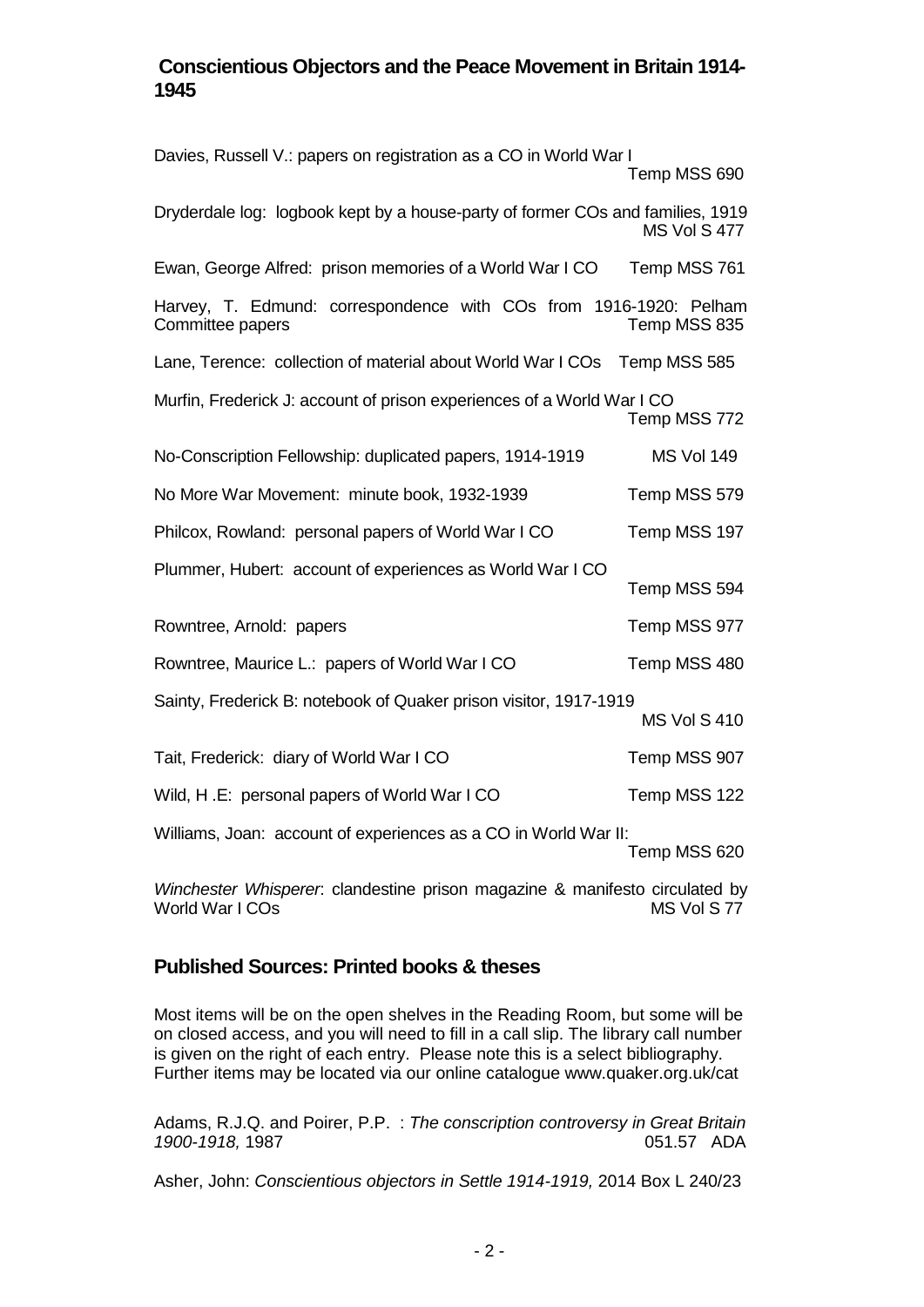| Ayles, W.: Why I am a conscientious objector, 1916<br>051.54 [War 12/62] and 051.54 [peace 29/1]                                                                                                |                          |            |  |  |
|-------------------------------------------------------------------------------------------------------------------------------------------------------------------------------------------------|--------------------------|------------|--|--|
| Barker, Rachel: Conscience, government and war, 1982                                                                                                                                            | 051.57 BAR               |            |  |  |
| Baxter, Archibald: We will not cease: the autobiography of a conscientious<br>objector, 1939 and reprints 1968 & 1980                                                                           | 051.57 BAX               |            |  |  |
| Bell, Julian H, ed.: We did not fight: 1914-1918 experiences of war resisters,<br>1935                                                                                                          | 051.57 BEL               |            |  |  |
| Bibbings, Lois S.: Telling tales about men: conceptions of conscientious<br>objectors to military service during the First World War, 2009                                                      | 051.59                   | <b>BIB</b> |  |  |
| Brock, Peter: Pacifism in the 20th century, USA, 1998                                                                                                                                           | 051.59 BRO               |            |  |  |
| Brock, Peter: These strange criminals: an anthology of prison memoirs,<br>2004                                                                                                                  | 051.599 BRO              |            |  |  |
| Brock, Peter: Prison samizdat of British conscientious objectors in the First<br>World War" from The Journal Of Prisoners On Prisons, volume 12, 2003<br>(pub.Canadian Scholars Press, Toronto) | Box 552/14 & 15          |            |  |  |
| Boulton, David: Objection overruled, 1967<br>$2nd$ . Edition, 2014                                                                                                                              | 051.57 BOU<br>051.57 BOU |            |  |  |
| Burnham, Karyn. The courage of cowards: the untold stories of First World<br>War conscientious objectors, 2014                                                                                  | 051.57 BUR               |            |  |  |
| Catchpool, Corder: Letters of a prisoner for conscience sake, 1941                                                                                                                              | 051.57 CAT               |            |  |  |
| Catchpool, Corder: On two fronts, 1918                                                                                                                                                          | 051.57 CAT               |            |  |  |
| Ceadel, Martin: Pacifism in Britain 1914-1945, 1980                                                                                                                                             | 051.59 CEA               |            |  |  |
| Chamberlain, W.J.: Fighting for peace: the story of the War Resistance<br>Movement, 1929                                                                                                        | 051.57 CHA               |            |  |  |
| Chamberlain, W.J.: A C.O. in prison., 1917<br>Box 223/2 and Box 276/13                                                                                                                          | 051.54 [peace 26/22];    |            |  |  |
| Cole, Clara G.: The objectors to conscription and war, 1936                                                                                                                                     | 051.57 COL               |            |  |  |
| Cortright, David, Peace: a history of movements and ideas, 2008 051.59 COR                                                                                                                      |                          |            |  |  |
| Ellsworth-Jones, Will: We will not fight: the untold story of the First World<br>War's conscientious objectors, 2007                                                                            |                          | 051.57 ELL |  |  |
| Francis, Thomas W.: The tribunal manual, 1917                                                                                                                                                   | 051.57 FRA               |            |  |  |
| Goodall, Felicity: A question of conscience: conscientious objection in two<br>World wars, 1997                                                                                                 | 051.59 GOO               |            |  |  |
| Graham, John W.: Conscription and conscience: a history 1916-1919, 1921                                                                                                                         | 051.57                   | <b>GRA</b> |  |  |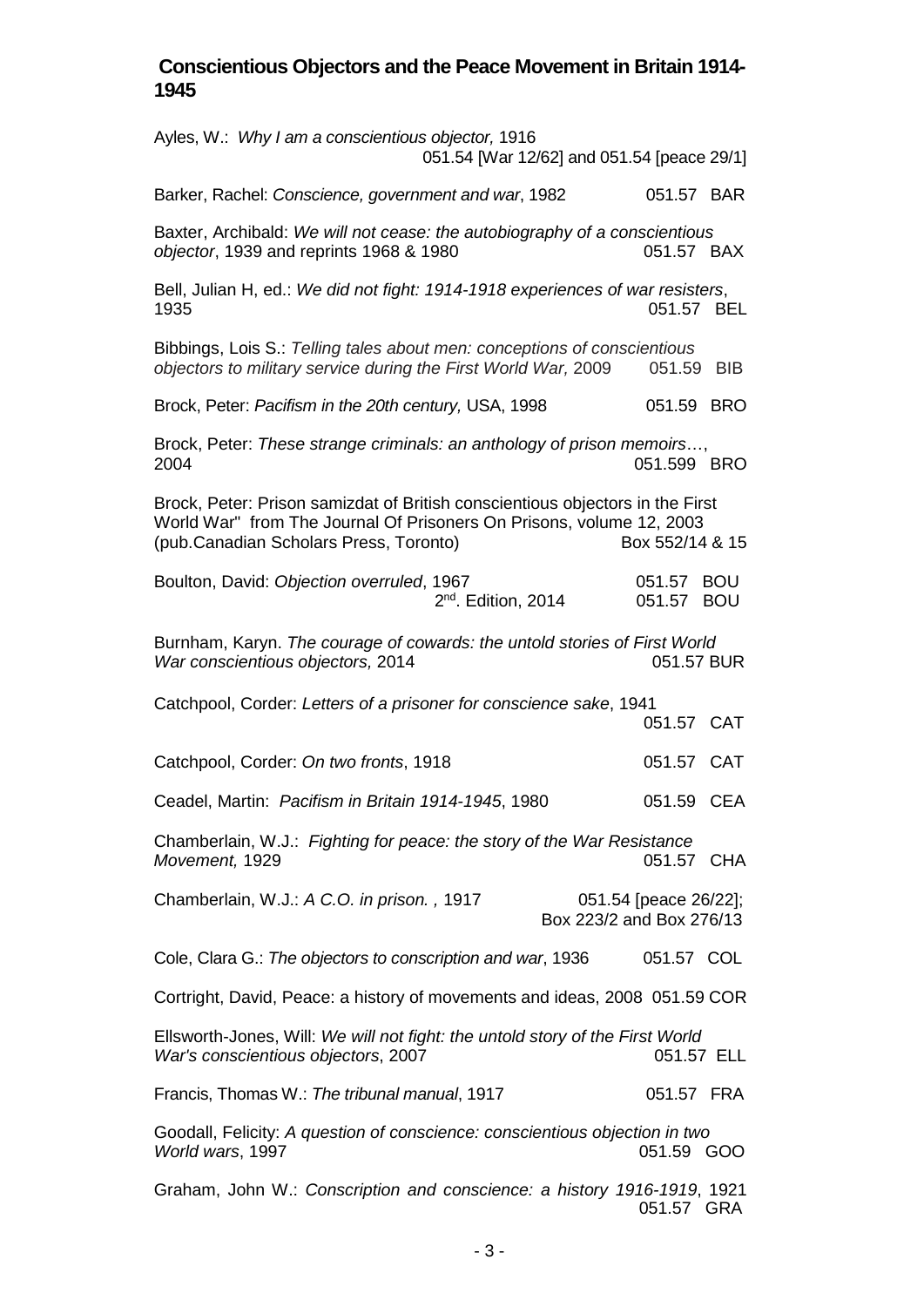Hayes, Denis: *Conscription conflict: the conflict of ideas in the struggle for and against military conscription between 1901 and 1939*, 1949 051.57 HAY Hayes, Denis: *Challenge of conscience: the story the conscientious objectors of 1939-1949*, 1949 051.57 HAY Hayes, Will: *My life in gaol*, 1932 **Box 496/17** Box 496/17 Hinton, James: *Protests and visions: peace politics in Britain in the 20th century*, 1989 **051.59 HIN** Hirst, Margaret E.: *The Quakers in peace and war*, 1923 051.59 HIR Hoare, Richard: *John Hoare: a pacifist's progress*, 1996 Box L 114 1998 edition 092.3 HOA Hobhouse, Mrs. Henry: "*I appeal unto Caesar": the case of the conscientious objector* [1917?] 051.59 HOB Hochschild, Adam: *To end all wars: how the First World War divided Britain,*  2011 051.59 HOC Hopkins, Mary R.: Men of peace: World War II conscientious objectors, 2010 051.599 HOP Hughes, William R *Indomitable Friend: Corder Catchpool 1883-1952*, 1964 092.3 CAT/HUG Imperial War Museum: *The anti war movement 1914-1945* (Dept. of Sound Records), 1985 **Let up to the UP 1051.59 IMP** James, Stanley B: *The men who dared*, 1917 051.59 JAM Kennedy, Thomas C.: *The hound of conscience: a history of the No-Conscription Fellowship 1914-1919* USA, 1981. Knowles, G. W.: Quakers and peace, 1927 **1927** 051.59 KNO Kramer, Ann: *Conscientious objectors of the First World War: a determined resistance.* 2014 051.59 KRA Kramer, Ann: *Conscientious objectors of the Second World War: refusing to fight.* 2013 051.59 KRA Mason, E. Williamson: Made free in prison, 1918 **Canada Castro Addam** 051.57 MAS McDermott, James: *British military service tribunals, 1916-1918: "a very much*  abused body of men", 2011 Moorehead, Caroline: *Troublesome people: enemies of war 1916-1986*, 1987 and reprints **and reprints and reprints 151.59 MOO** Morton, Vanessa. *Another kind of war: conscientious objectors in Norwich and Norfolk in World War II c. 2010*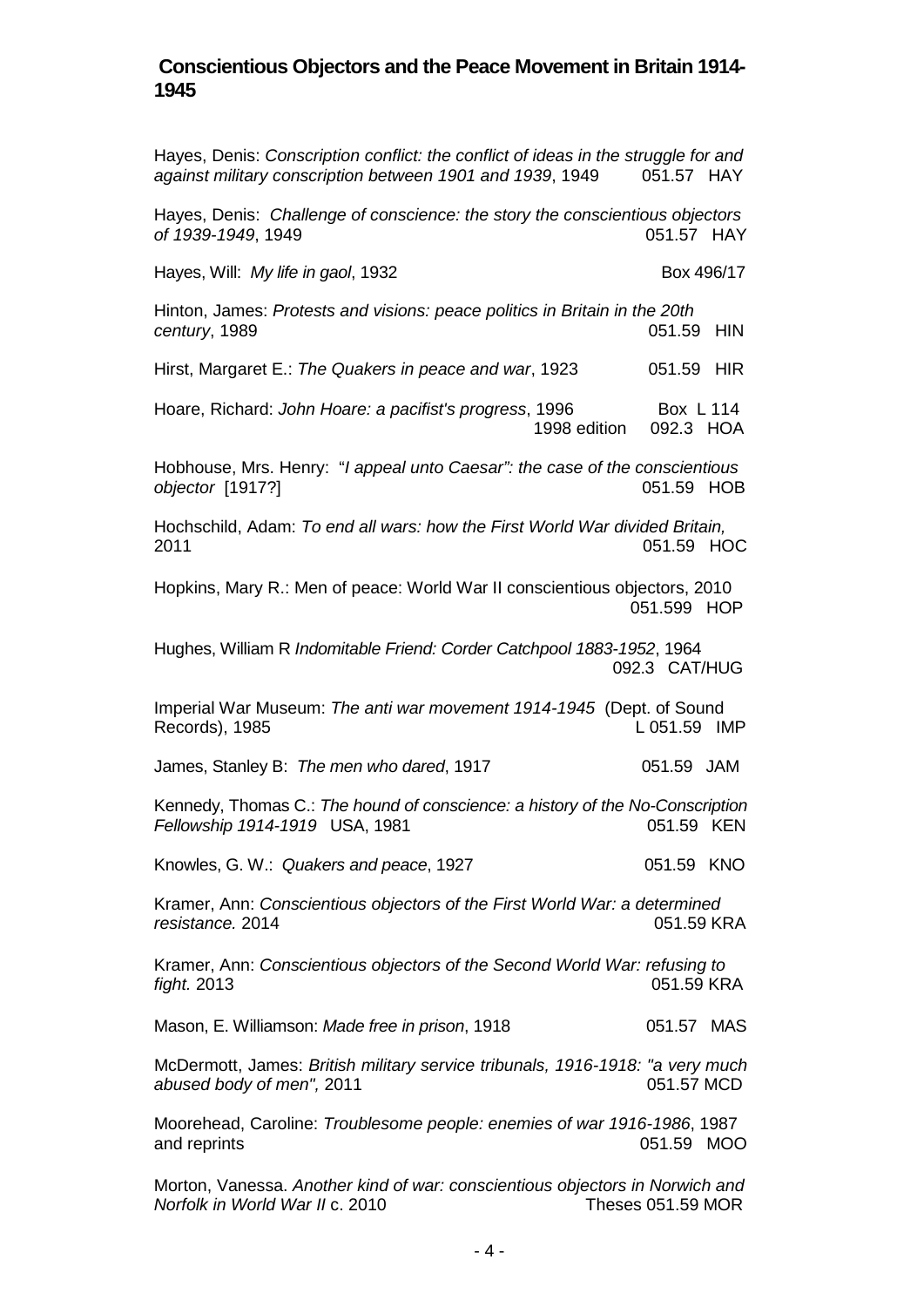| Murfin, Frederick J.: Prisoner for peace: account by Fred. J. Murfin of his<br>experiences as a conscientious objector during the 1914-18, 2014 |              |            |  |  |
|-------------------------------------------------------------------------------------------------------------------------------------------------|--------------|------------|--|--|
|                                                                                                                                                 | Box L 239/8  |            |  |  |
| Nicholson, Hazel. A disputed identity: women conscientious objectors in<br>Second World War Britain. 2007                                       | Box L 212/19 |            |  |  |
| No-Conscription Fellowship: The No-Conscription Fellowship: a souvenir of its<br>work during the years 1914-1919, 1920                          | 051.57 NO    |            |  |  |
| The Oxford international encyclopedia of peace (4 vols), 2010                                                                                   | 051.5 YOU    |            |  |  |
| Peake, Arthur S.: Prisoners of hope, 1918                                                                                                       | 051.59 PEA   |            |  |  |
| Pearce, Cyril: Comrades in conscience: the story of an English community's<br>051.59 PEA                                                        |              |            |  |  |
| opposition to the Great War, 2001<br>Revised Edition, 2014                                                                                      | 051.59       | <b>PEA</b> |  |  |
| Rae, John: Conscience & politics: the British government and the conscientious<br>objector to military service 1916-1919, 1970                  | 051.57 RAE   |            |  |  |
| Smith, Lyn, Voices against war: a century of protest, 2009                                                                                      | 051.59 SMI   |            |  |  |
| Tucker, Leigh: The English Quakers and World war 1- PhD, USA, 1972                                                                              | L 051.57 TUC |            |  |  |
| Vellacott, Jo: Bertrand Russell and the pacifists in the First World War, 1980                                                                  |              |            |  |  |

Vellacott, Jo: *Bertrand Russell and the pacifists in the First World War*, 1980 051.599 RUS/VEL

# **Pamphlets**

The Library holds peace pamphlets, catalogued by author or corporate body, including: Central Board for Conscientious Objectors Fellowship of Reconciliation National Peace Council (National Council for the Prevention of War until 1928) No Conscription Fellowship Northern Friends Peace Board Peace Committee (of London YM) War Resisters International Yorkshire Quarterly Meeting Literature committee

Many of these collections have been catalogued onto our online catalogue www.quaker.org.uk/cat

## **Periodicals**

For a full list of periodical titles and their holdings please the Library's online catalogue www.quaker.org.uk/cat. Among the titles held are:

*CO's Hansard* 1916-1919 Central Board for Conscientious Objectors *Annual reports* 1942-1956 Central Board for Conscientious Objectors *Bulletin* 1940-1947 [Later *The Objector*] *The CO's Hansard* 1940-1947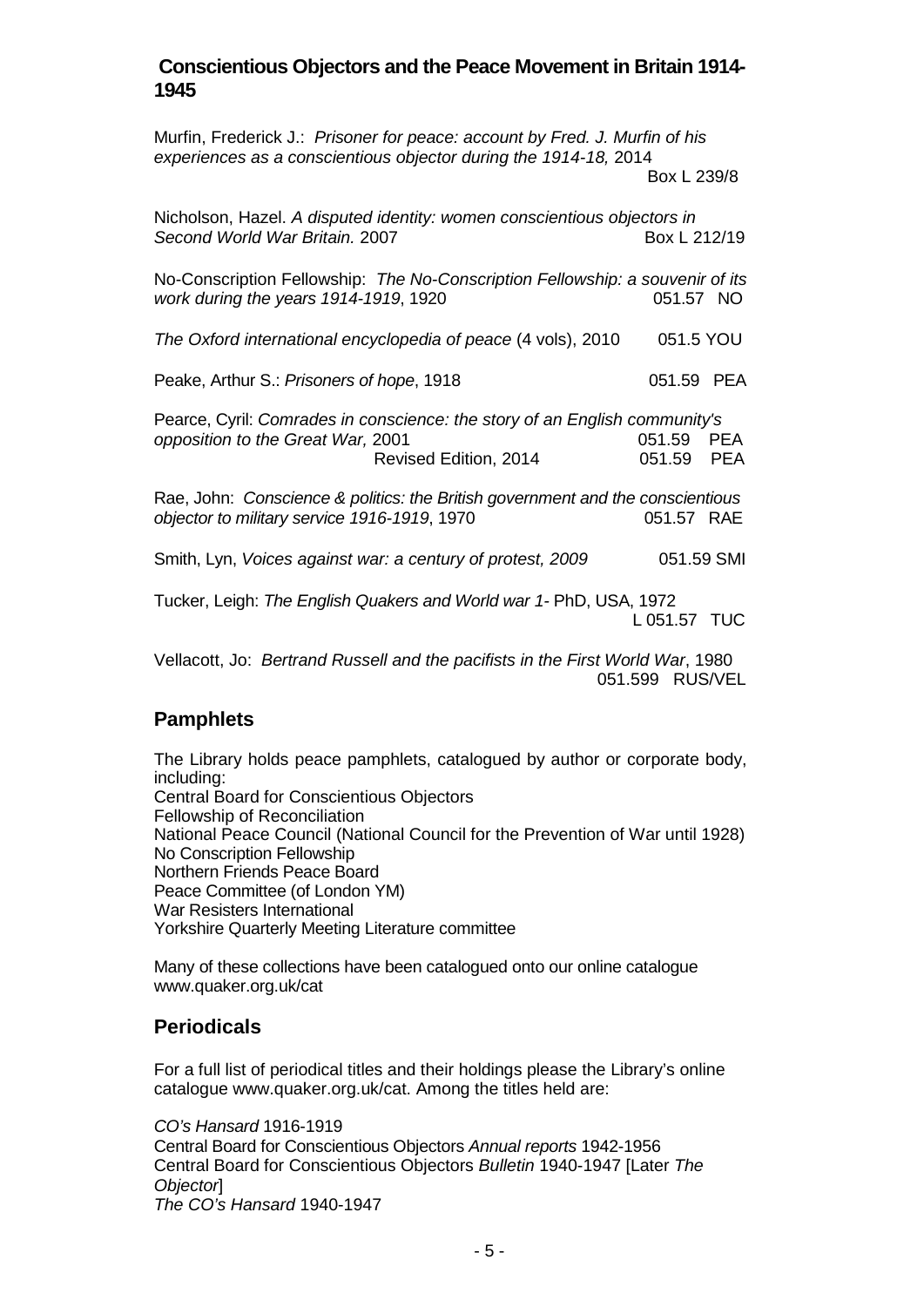*The Christian Pacifist* (Fellowship of Reconciliation) 1939-1951 *The Friend* 1843- *The Objector* 1947-1957 *Peace* (National Peace Council) 1933-1944 *Peace Aims* (National Peace Council) 1944-1946 Northern Friends Peace Board *Annual Reports* 1913- *Peace New*s 1936- *The Peacemaker* 1911-1914 *Reconciliation* (Fellowship of Reconciliation) 1936-1939 [Later *The Christian Pacifist*] *The Seed* (Friends Anti-War Group/ Quaker Socialist Group) 1935-1939 *Spiceland News sheet* 1940-1944 *The Tribunal* (No-Conscription Fellowship) 1916-1919 *The War Resister* 1937-1962 *War Resistance* 1962-1968

# **Further information**

**Library opening hours:**

10.00am - 5.00pm

Please note the Library closes for one week in the spring and in the autumn. It is advisable to telephone or email prior to visiting. New readers will need to complete a registration form and show proof of permanent address. The registration form can be downloaded from our website [www.quaker.org.uk/library](http://www.quaker.org.uk/library) or requested from the Library.

For further information or help in using this Library please contact us by either emailing [library@quaker.org.uk,](mailto:library@quaker.org.uk) telephoning 020 7663 1135 or writing to:

The Library, Friends House, 173 Euston Road, London. NW1 2BJ [www.quaker.org.uk\library](http://www.quaker.org.uk/library) January 2009

Revised April 2016



Quaker Strongrooms blog <https://librarysocietyfriendsblog.wordpress.com/>